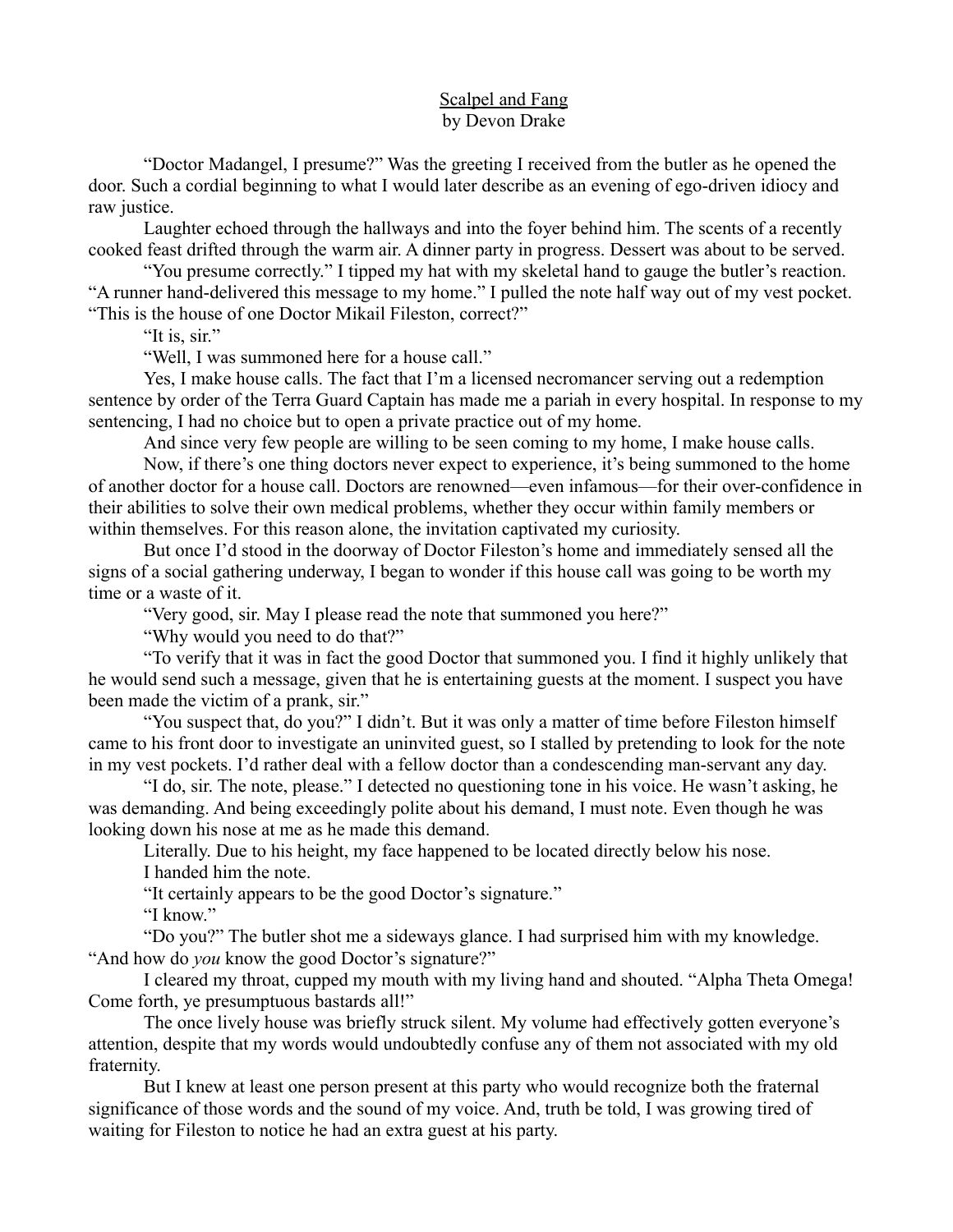Footsteps clicked through the hallway towards me, the sounds of a tall man walking in expensive shoes and Doctor Fileston emerged from the same direction in which I'd recently heard laughter. He was holding a pipe, wearing his finest smoking jacket and a look of elated surprise.

"Charles? By the dragons, it's been years. Come in! Living hell, Simmons, why didn't you inform me that we had a guest?"

"An unexpected guest, sir." Simmons, the butler, did not take his eyes off me. And he hadn't closed the front door behind me. Apparently, he felt throwing me out was still an option. "He's not on the guest list but, somehow, obtained an invitation. I was, naturally, suspicious."

"Oh, I don't care *how* he got invited. He's an old friend whom I haven't seen in too long. Let him in already."

Simmons and I had an amusing little exchange of eye contact as I walked past him. It wasn't until I broke the standoff and I turned my gaze to my old fraternity brother that I heard the front door close. The sharp breezes of the night were at once completely blanketed by the warm scents of baked desserts, expensive tobacco and some potent marijuana.

Fileston always knew how to throw a party. That is to say, he had an uncanny instinct for the correct number of people to invite. And, more importantly, *who* to invite. I always imagined he knew a mathematical formula for calculating various personalities and designating them to complement each other. He was *that* consistent. His parties were *always* a success.

I ignored most of his pleasantries and concentrated on taking in my surroundings as he led me from the foyer to the parlor.

This wasn't the largest house I'd ever been in, but it certainly ranked in the top ten. Polished marble seemed to be the reigning theme of the decor. The more-than-ample orb lighting hung close to the ceiling, five meters above us.

As I entered the parlor, opposite me were four archways framed by marble pillars. Thick black curtains, hanging outside the archways, were moving in time with the outdoor breezes and blowing against the transparent force shields generated by the interior of each arch. The shields looked half a dozen centimeters thick and I glimpsed a courtyard beyond the curtains.

Next, I noticed the best part of all the scenery. Sure there was artwork, architecture, furniture, and floral arrangements, all of which subtly screamed "I have more money than you." But looking past all that was easy for me. I've seen it all before. The vast majority of it anyway.

No, the most beautiful sights to behold in the parlor were the women. One could say they were almost too perfect, but that would only be a reflection of the fact that they were identical. Five of them, all with the perfect curves, perfect bodies, and perfectly identical features right down to their hair style.

And did I mention they were all naked?

They were the entertainment for the evening: women created through complex biomancy. Such biomantic cloning processes were what Fileston pioneered during his time at university. Tonight, he wasn't just showing off his wealth, he was showing off his work.

And I had to admit, his work was damn near flawless.

There were also men at the party of course. About ten of them. All dressed up. Some had welldressed ladies on their arms. And most of those ladies looked like they were afraid to let go of their men for obvious and justifiable reasons.

Fileston nudged my shoulder. "You've stopped listening to me, haven't you?"

I nodded. "You expected I would."

"It's happened to almost everyone who has walked into my parlor tonight. My creations . . . they have that effect on people."

"Has the law ruled on these clones? The legality of such an issue is . . . "

"They drag their feet on the issue because they cannot decide whether or not clones are people. Until they decide, these clones are considered works of art."

I saw through that euphemistic label immediately. "Property."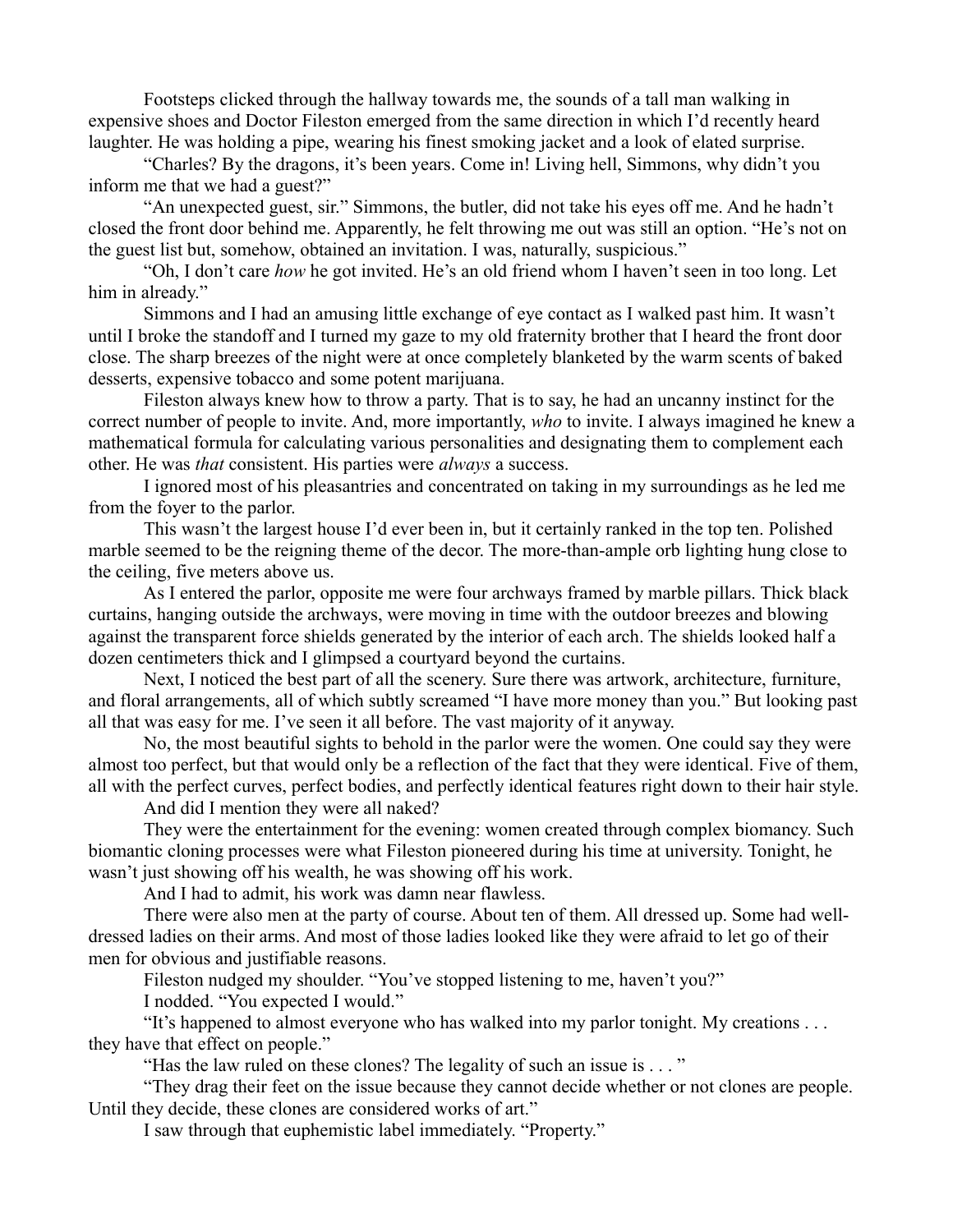He tapped his nose with his finger. "And as long as they're defined as property, there's no law that affects them. Other than laws regarding ownership and theft. Once the proper channels are in place to guarantee secure sales and exchanges—I tell you, Charles—I'm going to be set for life."

I gestured to the room around me with my cane. "Not scraping by like you usually do?"

"Oh, it's all well and good to have one's finances stimulated by an inheritance immediately after graduation," he conceded to my sarcasm, "but it's still a finite amount. Not a revenue stream. Besides, my father always taught me that the most important thing to do with your money is invest it wisely. I'm investing it in my own business. I'm creating the means by which I can make my own money."

"I remember from university, you theorized on ways of making stable clones. So I assume these aren't the muscle-bound drones that expire after two hundred days."

"Thickmen, those are called. Usually created as disposable labor for dangerous construction projects." He waved off the notion, shaking his head. "Someone else has already cornered that shortsighted market and they're welcome to it. I'm making companions. Beautiful and one-hundred percent loyal, they'll stay by your side and do whatever you want, for as long as you want."

My eyes were pulled away from my old classmate for just a moment as one of the clones walked past me and smiled. Given the fact that my reputation is among the worst in the whole city-state and my left hand is freakishly bereft of living flesh, it's been some time since a woman smiled at me in that way. "Does that include having a personality and not just a gorgeous smile?"

"You like the way they smile, do you?" His tone toyed with me.

I jokingly gritted my teeth and thumped the head of my cane against his chest. "Answer the question, Mik."

"Still working on psychomantic programming. But we *can* create a mind that learns in the same way any other human mind learns: through experience. That's a long learning curve, though, and I'm guessing my potential customers won't be willing to wait. But the latest prototypes you see here are very promising."

I noticed the clone that smiled at me was now standing behind me, less than half a meter away from my shoulder. And she was still smiling. I found myself willingly entranced by the sight of her. My left hand may be undead, but warm blood still flows through the rest of me.

"Mik."

"Hm." He turned, tasting a mouthful of flavored smoke from his pipe. He saw the eye contact taking place.

"Do they talk?"

"Not yet." He clapped me on the shoulder and whispered in my ear. I could smell what he'd been smoking on his breath. "So enjoy her all you like, old friend. She won't complain about your hand. Up those stairs, there's a spare bedroom on the right." He chuckled and nudged my shoulder again. "Now if you'll excuse me, I have to be a good host and make the rounds. We'll catch up later."

I was alone at the edge of the crowd. It happens to me often enough that I'm used to it. But something in this clone's eyes told me I wasn't alone. Even though I had no reason to suspect there was anything of substance behind her seductive eyes.

So I attempted something that I had never attempted before: I reached out to take a lady's hand with my skeletal hand.

She glanced down at my sharpened fingertips. Her own hand moved . . . hesitated . . . then completed the motion. She draped her fingers into what would have been my palm and her smile twitched. Then her eyes met mine and I could see that she knew exactly what I suspected.

She was no ordinary clone. Her mind was not blank. Quite the contrary, it was reactive. Despite her nudity inspiring all sorts of lascivious thoughts, my curiosity was aroused. This clone demanded further investigation.

I gestured up the stairs with my cane. She turned with me. Walked in step with me. I escorted her to the bedroom, and as we crossed the threshold, I felt her arm tremble.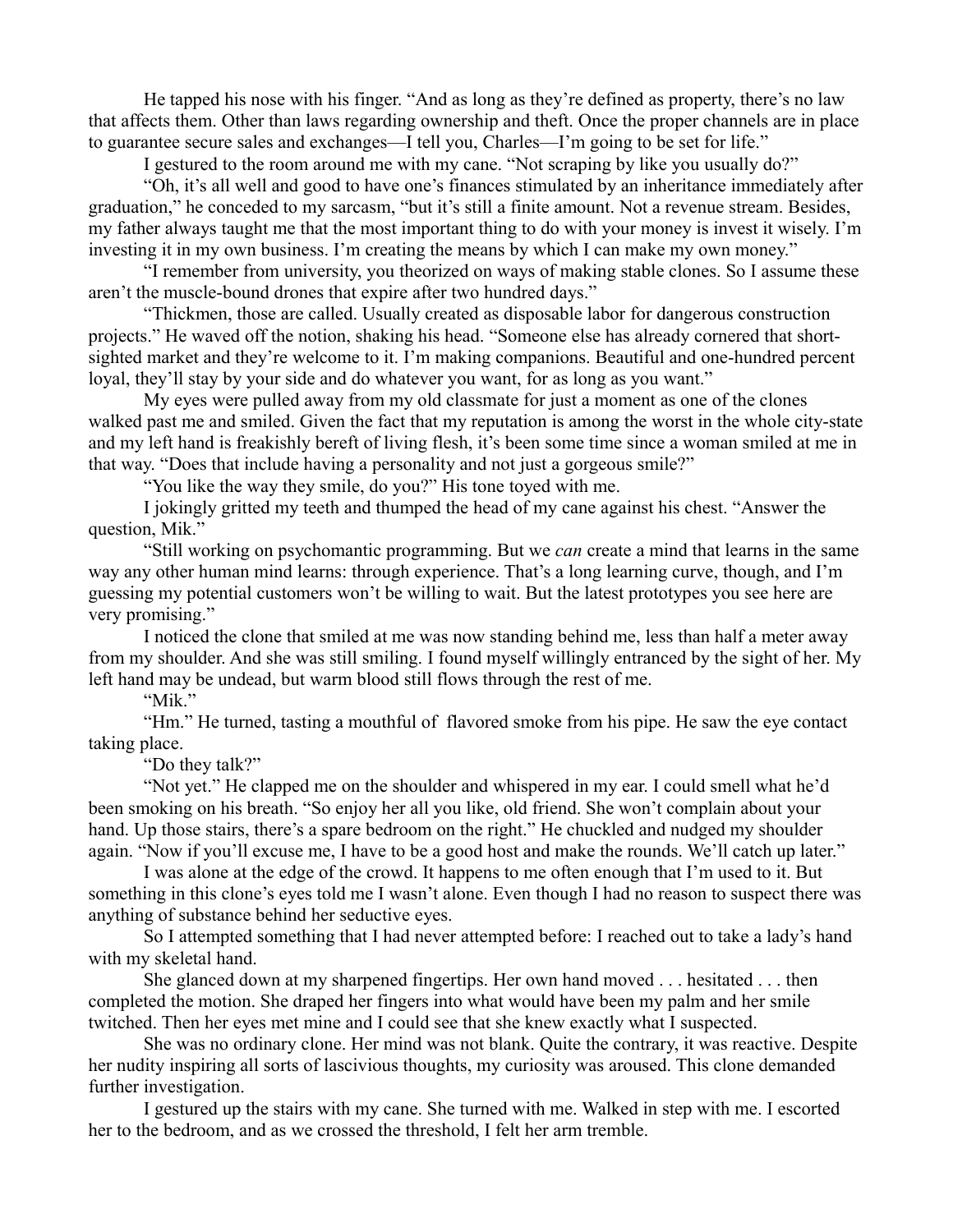I closed the door. Released her hand. Stared at her.

"Do you talk?" I asked.

With the tiniest tension in her neck muscles I saw her head move ever so slightly. She was shaking her head. She was answering. Communicating.

Taking a gamble, I lightly touched my skeletal fingertips to her head. With what psychomancy I knew, I reached in and probed the folds and layers of her mental—

*No!*

I yanked back my hand with a startling realization: *That was her thought. She had a thought.* Her lips flickered out of a smile for a moment. She was frightened.

"Did you send the message that brought me here for a house call?"

Her head twitched to the left and to the right.

"No? Then who?"

She sighed. And in my mind I knew that it meant more than simply an exhale. It was an expression of . . . something.

I decided to speculate out loud.

"You can't talk because you lack the neural-muscular training that a child gains from years of imitating its parent's, the practice of forming words with the mouth. You're newly created, like an infant, but not taught like one. And yet, I know there's something more in your mind. Whatever it is, you must show it to me." I reached for her head.

She took one step backward. Even trembling, she looked beautiful.

"Please. Trust me. We must speak."

She blinked slowly. It meant *something*. And I could not guess what.

"Trust me. Please, trust me." I then realized what I sounded like: I sounded like someone trying to calm down a wild animal.

Following that notion, I began to think like a wild animal.

I stepped backward, bent my back in order to place my head below hers, maintained eye contact, all while humming the deepest musical note my throat would allow.

Her shoulder blades tensed upward and her neck bent downward; this made her look like a cat ready to pounce. She didn't break eye contact either. And her humming voice was poised on the border between threatening and hungering. Between violent and lusty.

She was definitely communicating by use of cat-like body language.

I nodded, instinctively. She understood the motion, just like she understood head shaking.

We remained locked in a visual stalemate, sizing up and interpreting each other with mixed results on both sides. But I knew exactly how to break this stalemate.

Below our peripheral vision, I transferred my cane to my skeletal hand. Then I slowly lifted the cane to the side of her head, keeping it at the edge of her peripheral limit. I could see her neck tensing. She wanted to turn her head; to answer the instinct to keep aware of potential threats. A sudden, noisy, moving stimulus was all I needed to distract her.

So, I dropped my cane.

Her head jolted to follow the sound as the cane bounced off a small table next to us.

That was the moment I needed to comb my bony fingers through her hair. Simultaneously, my psychomancy combed its way into her mind with the same gentility.

My perception morphed into the five senses of a creature with a striped coat of fur, four legs, large paws, and a long body. Three meters long! My face, shaggy and sensitive with long whiskers. My senses honed for hunting. My fangs, thick and sharp. My eyes as fierce as my growl.

A tiger! This woman had the memories of a tiger.

Which made sense. She certainly behaved like a tigress.

I had no idea what she saw in my thoughts or experienced in my memories. I only know that we both found the moment purely exhilarating.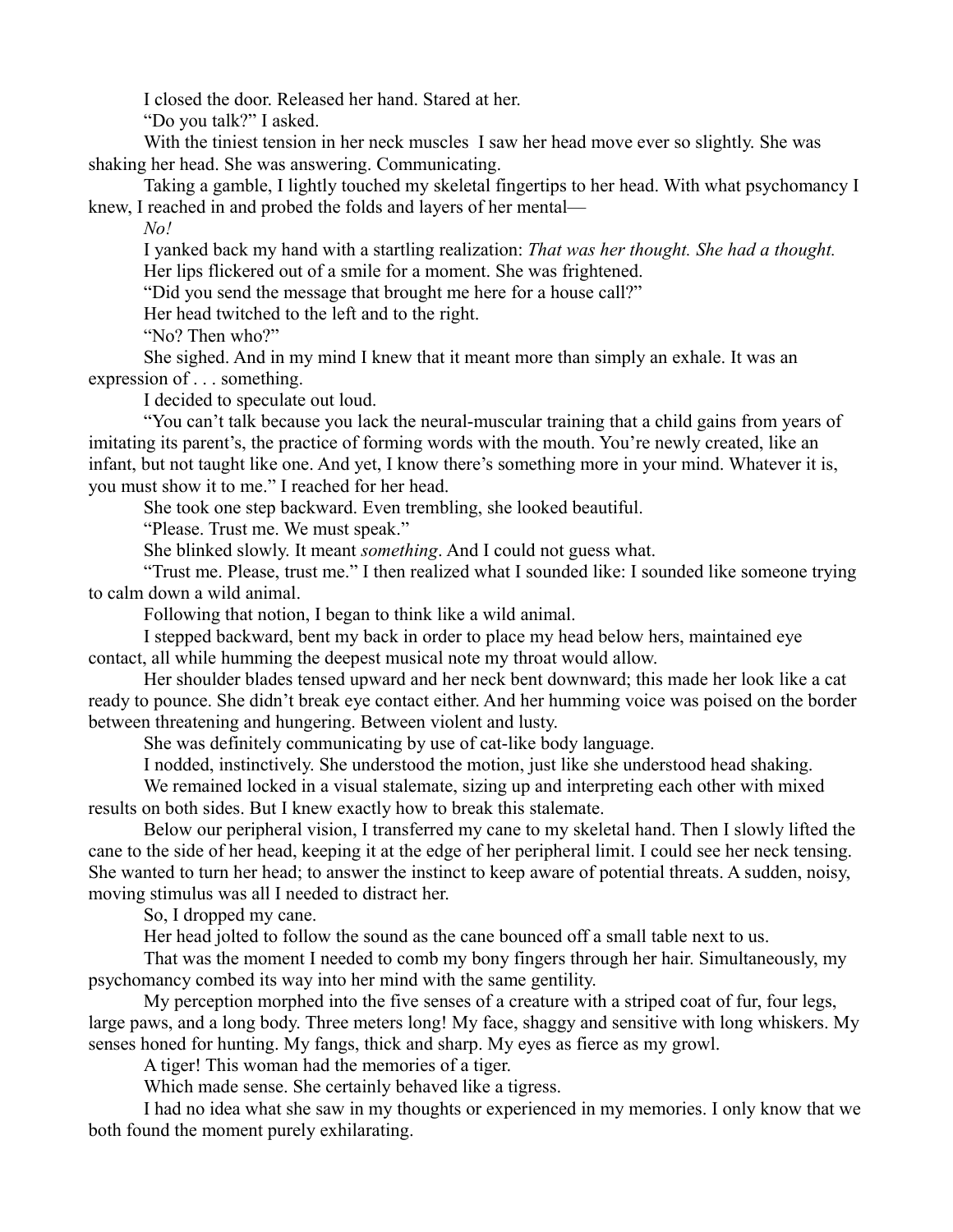In that moment, Tigress and I had bonded.

I eased out of the layers of her perception and found her eyes wide and trembling.

"And I thought the outside of you was beautiful."

She smiled and hummed at me. Although, considering she had the mind of a cat, perhaps she was purring.

"You're fond of me as well, I take it?"

She nodded vigorously. It was the first energetic motion I'd seen her make.

"I'm flattered." Not that I had reason to be. She had the mind of a tiger. For all I know, tigers mate indiscriminately. Or they might be the highly selective type that mate for life.

And I suppose mating was on both our my minds.

Enlightenment flashed through my thoughts upon making that connection.

Fileston had said that the psychomantic programming of these clones was still a work in progress. Well, the best way to create any program, especially a program as infinitely complex as sentience, is to start with a template and build on it from there. My old friend had been using the mind of a tiger to program the minds of his new clones. And with an animal mindset as the template, these women were programmed to live as naked as animals. They would think of clothing as strange and unnecessary, provided they were kept in a warm enough environment. If they never felt cold, they would never realize they needed protection against it.

And animal minds have only the simplest desires: food, warmth, shelter, protection from predators and, of course, the need to mate. With the right adjustments, the right kind of obedience imprinted into the consciousness, animal minds would make for perfect sex slaves.

It was no wonder why Fileston took such pride in these "prototypes" and had such high hopes for them.

That was the word he used. Prototypes. Not life forms. Not people. Not even animals. Just works of art. Products to be manufactured, sold and shipped.

Property.

And yet, there was absolutely nothing criminal in what he was doing.

*That* was the thought that gave me pause.

Fileston was trading in lives. He was no different or better than a slave merchant. But he *still* had not broken a single law.

While as I, with my skeletal hand, remained trapped in my redemption sentence for doing what I had felt was right.

I heard the bones in my left hand grinding and realized I had been clenching a fist.

Tigress touched my arm, hoping to relax me. A calming, musical growl stirred in her throat.

So simple a gesture. And yet it achieved the desired effect. I felt surprisingly comfortable at

how accurately I could read her intentions, a likely side-effect of our mental bonding.

Then a knock at the door interrupted everything.

I felt my face go from startled to offended when I saw the door open. Apparently the knock was a meaningless courtesy, as this person was determined to barge in on my private time with Tigress.

At first I thought I was about to meet either the most inebriated or the most impolite guest at the party. But I was doubly surprised to instead see Simmons quickly and quietly step into the room and close the door behind him.

"What the—?"

"I sent the note. I forged the signature. I brought you here," said the butler, giving me my third surprise in the span of five seconds.

"Slow down!" I held up my hand to stop him, thinking he was about to trample me. "Before anything else you have to answer one question: why are you choosing *now* to tell me this?" I nodded sideways at the naked woman to my left.

It was then that I noticed she had taken her hands off me.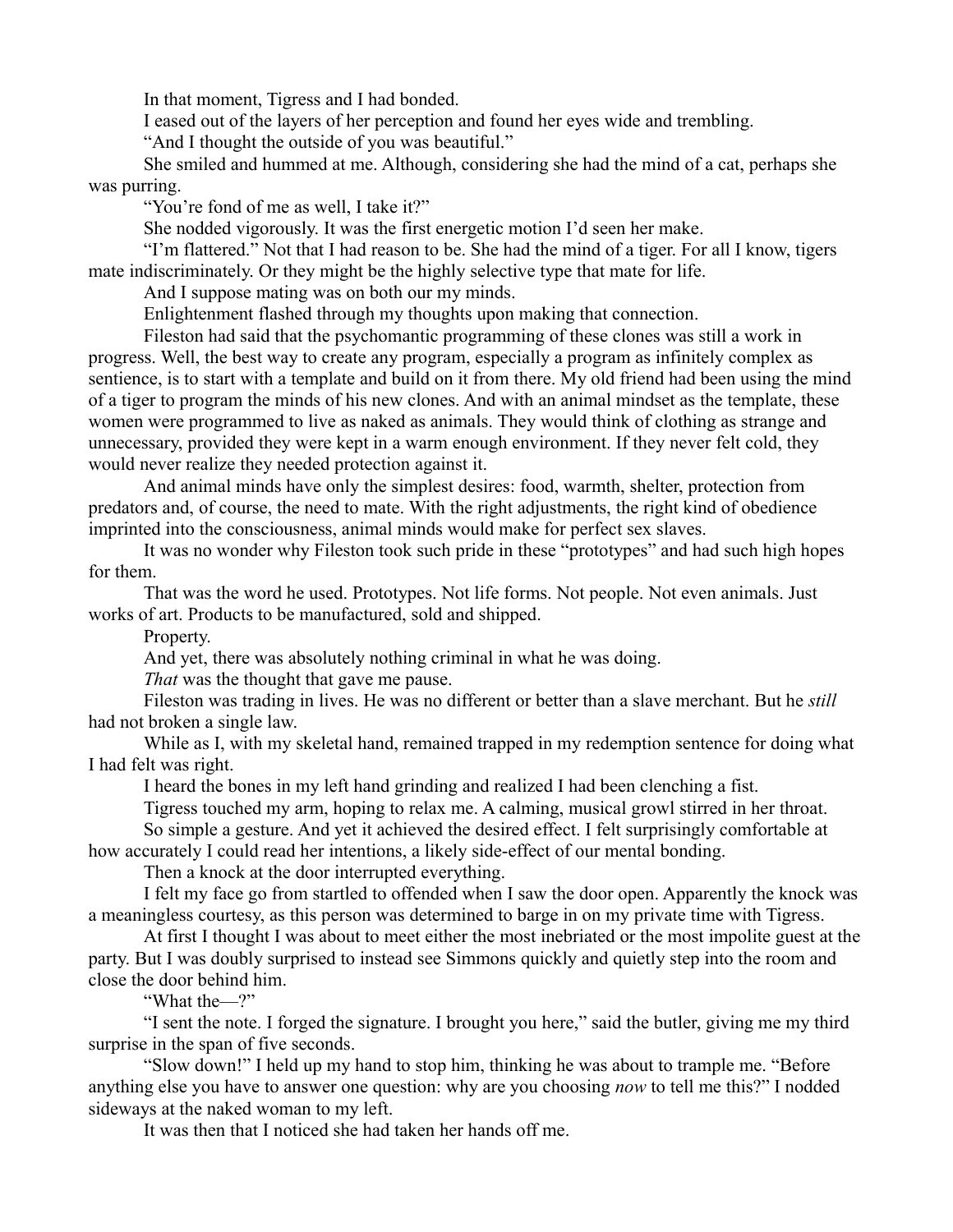I turned my head and saw her backing away.

The look on her face damn near defied description. She was breathing deep, her chest heaving. She was lusting, but I couldn't tell for whom. Her eyes quivered but did not fill with tears. She sounded as though a moan and sob both struggled their way out of her throat, though neither one escaped.

Her reaction told me that her mind couldn't process the conflicting emotions. And the obvious reason for this sudden conflict was standing in front of me.

I looked back at Simmons and waited for him to fill in the blank.

"Because she's my wife." Simmons did his best to maintain the stiff upper lip required of all butlers. It didn't last long. Seeing what his wife had become cracked his facade. I was concerned his mind would crack next, assuming it hadn't already.

After all, if he'd called *me* into this mess, I could reasonably assume he wasn't thinking straight. Given the circumstance, I made an attempt at levity. "Well, let me break the awkward silence by saying you have exemplary taste in women, sir, even if she is a bit younger than you. And let me go on to assure you that I planned on being nothing less than a perfect gentleman with—"

"A perfect gentleman?" His hands suddenly balled into fists. "You were going to be a perfect gentleman while you fucked her like an animal? Because that's what he's turned her into, an animal."

That was the first time in my life I'd ever heard a butler use foul language.

"Calm down, Simmons." I had to distract his rage away from me. "Can we get back to the glaring discrepancy in age between you and her? Because your wife here looks at least forty years younger than you. Not that I'm judging, but I would like an explanation."

Simmons flinched like he'd been stabbed. He swallowed hard and answered slowly. "I know. This *is* my wife. This *is* how she looked forty years ago . . . on our wedding night. She was a picture of beauty that I will never forget for the rest of my days. Even as she aged, she always looked beautiful to me. All her life, she was as beautiful to me as she appears now."

The words he chose could only mean that his wife was no longer alive. I felt I should respond to this by offering a hand of condolence. But people who go out of their way to contact me aren't looking for a grief counselor.

More often than not, people call on me out of desperation.

"How did she die?"

"Some cowardly thief was running from the city guard. He fired his talrod over the heads of the people in the market to get everyone out of his way. He didn't intend to hit anyone. But that day, she happened to be visiting her sister and watching the pursuit from a second-story window. The screamer blast hit her in the face. I was told she died instantly. Felt no pain. Her killer was cornered minutes later. Not wanting to be taken alive, the coward forced a shoot out with the guard. And he got exactly what he wanted."

I scanned my eyes up and down Tigress's body just to confirm what I already knew from previous observation of her flesh: she had no scars. Her skin was as flawless as a doll. Her body had never been injured. No human lives without pain. But Tigress had never lived a human life, because she was an artificial replica of the woman Simmons had married.

"When did Fileston clone her?"

"I'm not sure. Probably around the time she was killed. Two months ago. He only started bringing these clones out of the lab two weeks ago. When I saw what he'd made . . . I was sick with rage. I vomited so much I had to be treated for dehydration."

I nodded, the timeline of events taking form in my mind, as I looked for the possibility of something illegal having taken place. "To create a full clone of her, he would need her complete genetic code. He would need a sizable blood or tissue sample taken from her while she was alive. Unless he used necromancy."

Simmons shook his head. "He asked for several blood samples from us, saying it was for research into genetic maladies. We volunteered, thinking we were helping a good man cure diseases."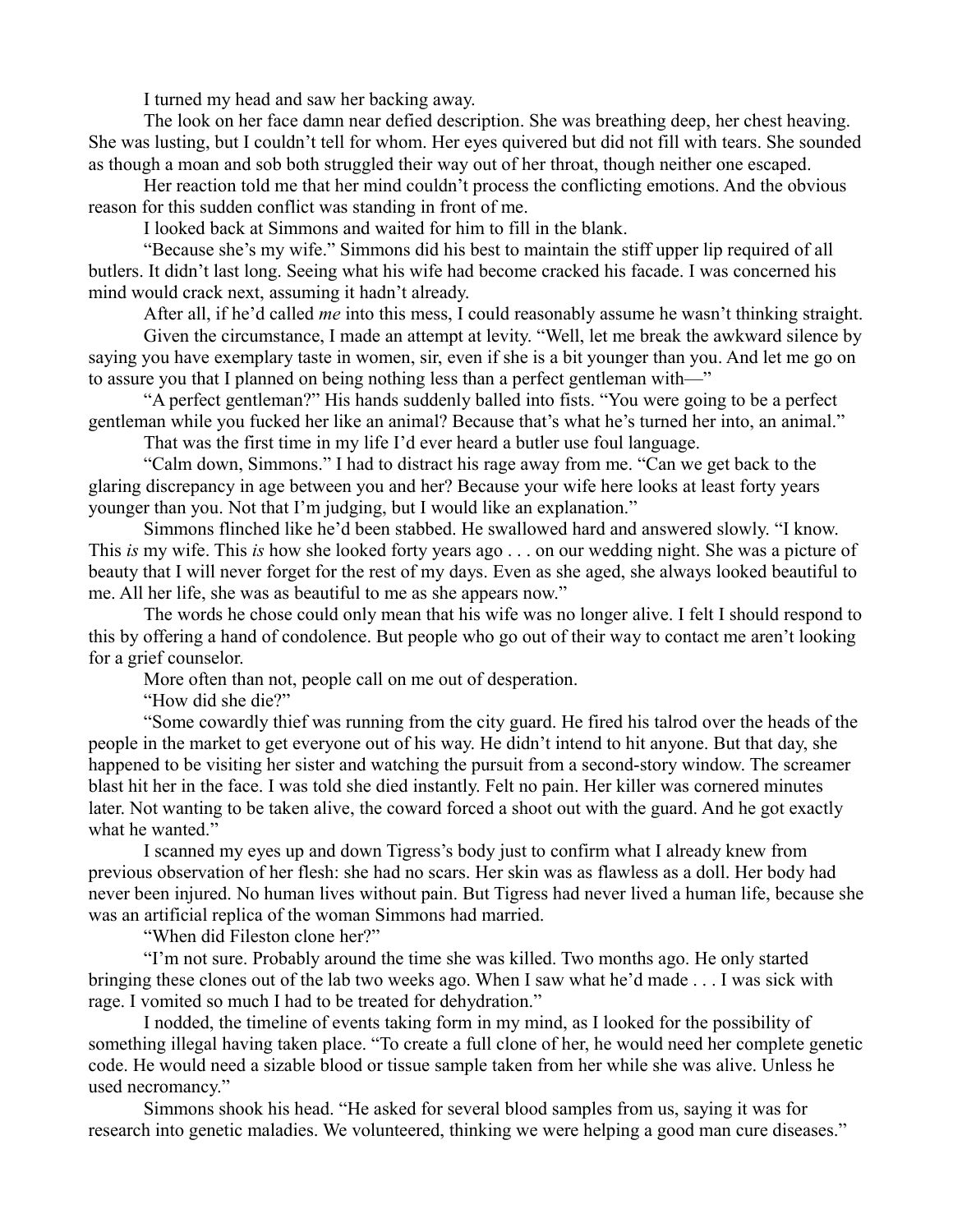"Good man," I scoffed. "At best, he's a pimp. At worst, a slave trader."

"I mourn my wife every day. But then there are days when I find myself relieved that she's not alive to see these . . . *things*."

"They are not things, sir. I won't allow your grief turn these woman into objects in the same way your employer's greed already has. They are living beings. They certainly aren't your wife, not anymore. But that does *not* make them objects. No matter how much their existence may offend you."

The look I saw on Simmons's face was one that I've seen too many times. It's a kind of paralytic stillness in the facial muscles, revealing that the person I'm speaking to agrees with what I'm saying, but cannot bring himself to say it aloud.

Most people don't like it when I'm right.

Many are downright disturbed when it happens.

"Doctor, I need to stop this. I need your help."

"If you summoned me here to ask for help, why didn't you say so at the front door?"

"Because I'm not the only servant in this house. I know, if given the chance, most of the staff would betray me to earn favor with Doctor Fileston. I couldn't risk any of them knowing that I'd brought you here, and I had to get you alone before revealing why."

I sighed. "And here I am."

"Can you help me, Doctor Madangel?"

"How? How could I possibly help you?"

"I know you're under redemption sentence. And I know your redemption requires you to work with the guard whenever they request your expertise."

" $S_0$ ?"

"So if, in your expert opinion, you believe Doctor Fileston's cloning to be wrong, you could summon the proper authorities. And they would *listen* to you. My accusations will be seen as that of a disgruntled employee or an enraged widower. But your unbiased testimony to the guard will carry far greater weight. They often seek your counsel, don't they?"

"The fact that I'm under redemption sentence means that I'm still, technically, a criminal. The guard asks for my consultation from time to time, but I'm not exactly on friendly terms with them."

"Regardless, if *you* reported a crime, the guard would listen."

"*If* there were a crime to report." I matched his growing volume. "He's done nothing illegal."

"There must be something illegal about what he's doing."

Silently, I shook my head and watched the despair eat away at his rage.

Behind me, I heard Tigress make a sound like a deep, moaning purr. She placed a gentle hand on my shoulder.

Wanting to answer a gentle touch with a gentle touch, I place my living hand on top of hers.

"Doctor, please." Simmons spoke through shuddered breathing. "I cannot allow my wife to be used like this. I have to do something."

My eyes were drawn to Tigress. Her eyes seemed to be actively avoiding Simmons. I could see she recognized him, but it was unusual. Her head moved slowly between facing him and facing me, but her eyes would only touch on him for a second.

I remembered that her mind was not fully human. Her behavior matched her mental state.

"There may be something . . . "

Through the gentle contact between our hands, I carefully reached into the memories of Tigress. I found memories that were congruous with the morphology of a tiger linked to the senses of sound and smell. But the sense of sight was left mostly blank.

Stranger than that was what I found in the sense of touch: human hands. Five fingers without claws caressing bare flesh without fur. A tiger would have no memories of that kind. Somehow human memories had been seeded alongside animal ones. These could have been memories that Fileston stole from Simmons's wife before she died.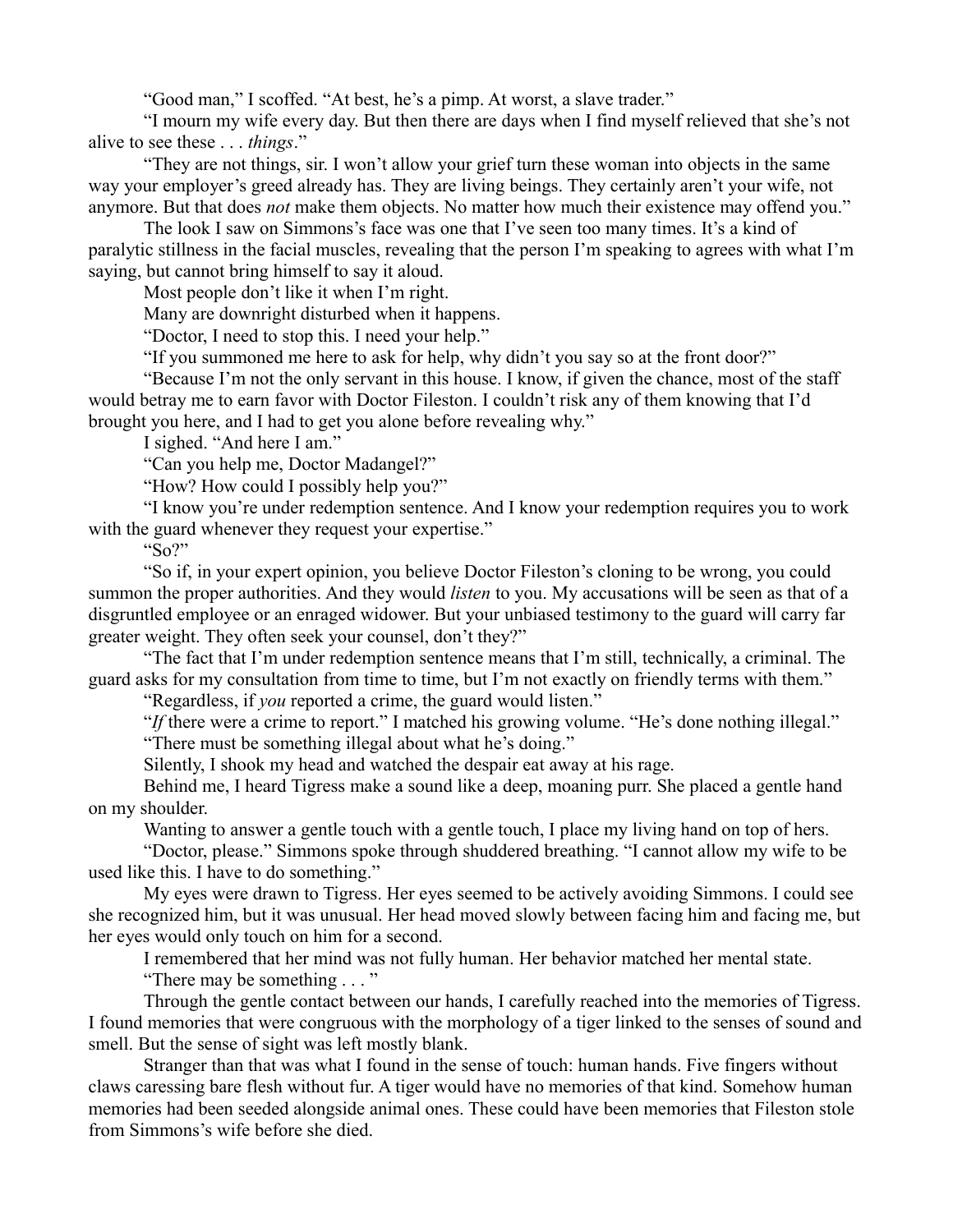However, if that were the case, such a crime would be next to impossible to prove unless the owner of those memories were alive to verify what had been stolen. For that reason, I decided not to mention the possibility to Simmons.

Then the obvious struck my mind like a slap in the face: she had been programmed with the mind of tiger. So where did the tiger come from?

A solution began forming in my mind.

Fileston was no animal lover. Tigers are rare and expensive. But if Fileston was using a tiger to program his clones, he would need to keep one in his lab.

And if such an animal got loose, tonight of all nights, when Fileston needed everything to go as smoothly as possible . . . it might just create the solution that I had in mind.

Tigress smiled at me, because she knew what I was thinking.

"Simmons, I need you to tell me everything you know about this house."

He could see the spark of inspiration in my eyes. "Of course, Doctor."

"I need to know everything Fileston keeps in this house and where it's located."

I heard him draw an eager breath of hope. "If it will put an end to this atrocity I'll help you any way I can."

I looked him in the eye to make sure he was serious.

He was.

"Good. Because once you're done giving me the information I need, your next two tasks are going to be increasingly more dangerous."

\* \* \*

The first part of my plan required the manipulated assistance of a gossiping social-climber. And, as luck would have it, there were two at this party. In fact, they were attending the party together. I had recognized them from across the room when I first entered the parlor.

The Rellingtons, a brother and sister who recently inherited the Rellington family fortune. Said fortune was accumulated over the course of a hundred various construction contracts that built three of the eight city-states on the continent. Even though Prima Terra, being the first city-state, was not one of their crowning achievements, they were still responsible for at least five of the largest buildings here.

The Rellington family had a legacy of strongly embracing the sorceric arts. The first generation of them, the ones that had immigrated directly from Old Earth through the Draconic Portal, built with their own sorceric skills. Which would not have been possible were they not a family of exceptional evocationists, biomancers and talismanologists.

But remember: they *had* a legacy of embracing the sorceric arts. Sometimes the apple falls so far from the tree you can't even recognize what tree the fruit came from.

This latest generation of Rellingtons were happy to sit on their asses, live lives of idle leisure, and profit off the dozens of underlings who mastered all the necessary sorceric arts and did all the hard work for them.

This brother and sister in particular viewed sorcery as a hobby, not a vocation, and not a way of improving one's self. They also viewed sorcery as a way to clean up messes that the less wealthy could not afford to clean up. Their underlings didn't just do the hard work, but the dirty work as well.

For example, it was often whispered that the Rellingtons were shameless practitioners of incest. This was evidenced by the fact that this brother and sister were walking arm in arm and whispering about having a threesome with one of the clones when I approached them. The family kept master-level biomancers on the payroll to undo genetic defects whenever offspring were desired, but there is only so much that even the best in the business can do.

I suppressed a grimace of disgust as I cordially greeted them, holding my cane with my skeletal hand behind my back.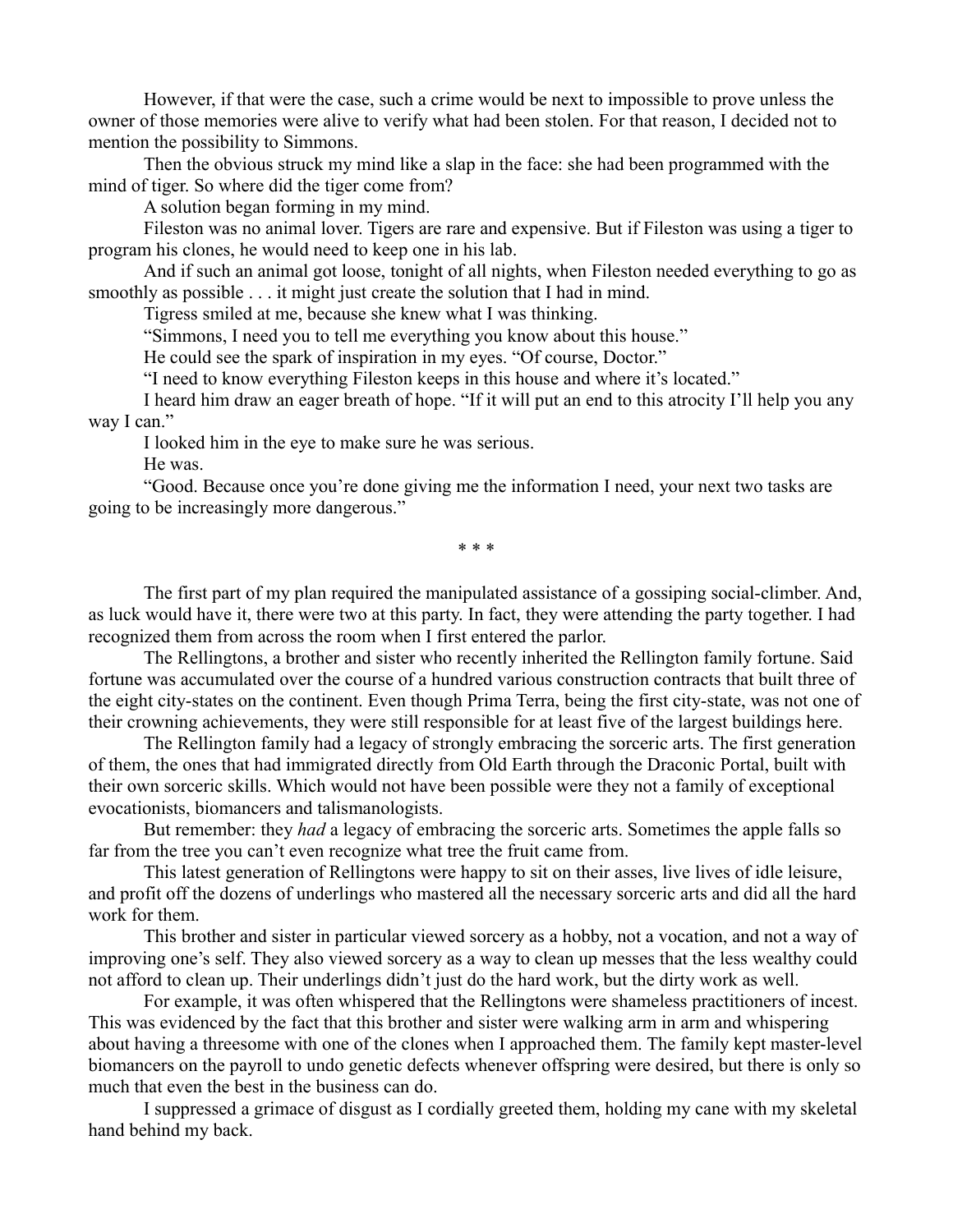Wouldn't want to offend the incestuous siblings with the sight of my necromantic limb, now would I?

"Lord and Lady Rellington, is it? I don't believe we've met. Doctor Madangel, at your service."

"*The* Doctor Madangel?" said Lady Rellington, touching her fingertips to the space above her enhanced breasts. "In the flesh? As I live and breathe?"

I tilted my head and nodded to the dried-out double entendre, remaining as cordial and pleasant as ever as I lied. "Ah. Two displays of wit that, I swear, I've never heard before, m'lady."

I bowed slightly and offered to take her hand: an antiquated gesture practiced only by the needlessly pretentious and over-privileged. I know of such gestures not because I have an appreciation for them, but because I was raised in such a world of privilege and pretension.

My greeting was well-received. Though I could not tell for certain if Lady Rellington took my hand out of respect, novelty or condescension.

Whatever her reasons, I didn't care. I had her attention and I planned on using it.

"And what brings you to this occasion, Doctor?" asked the Lady.

"She means, how did you get into this party, despite your reputation?" corrected the Lord.

Clearly the brother was the more direct of these two. "I happen to be an old acquaintance of Doctor Fileston. We attended university together."

"Oh? How very quaint!" Lady Rellington sounded just loud enough to be unaware of her volume. This gave me a clue as to how intoxicated she'd become. Especially when she bent her head to my ear and whispered to me, loud enough that I can only barely call it a whisper, "Perhaps you know a secret or two about how he made these *exquisite* clones. They're the most adorable things I've ever seen. Such young, flexible bodies. And such a hungry look in their eyes. Oh, I *so wish* we could take one home with us tonight."

"Regrettably, no. Mikail was always tight-lipped about such things. I imagine he'll take his money-making recipe with him to the grave." Behind my fake smile I didn't just imagine such a thing, I hoped for it. "But I *can* tell you an embarrassing story about him in exchange for a bit of inside information on your part."

"Oh my!" Once more her light and dainty fingers went to her cleavage. "Doctor Madangel, are you proposing that you'll show me yours if I show you mine?"

"We're all aware of how you love to *show* yourself, sister." Lord Rellington snickered to himself while searching the room for someone more noteworthy than me to converse with.

With a quick working of sorcery I created a tunnel between myself and the Lady that would keep all our sound waves just between us: a beginner's spell known as the clear whisper.

Through the clear whisper, I taunted her. "Only if you show me yours first, m'lady. After all, you've already seen right down to my bones." And I tipped my hat with my skeletal hand.

She pursed her lips while slowly sliding her fingertips across the upper curvature of her breasts. *Living hell,* I thought. *This woman certainly loves to touch her own breasts.*

"You have but to ask, Doctor, and I'll show." While her speech was significantly subdued, her voice was not contained by her own clear whisper. Apparently, my spell had to do the work for both our voices. Sad that she lacked the skill for such a simple spell.

"If you would confirm a rumor for me, m'lady, does Mikail have a pet tiger?"

Her face quivered with an invigorated smile. "Oh, you *do* go for the *juiciest* bits, don't you Doctor Madangel?"

"Aren't they always the tastiest?"

"Oh, they *are*, Doctor. They *are.*" Her gaze was distracted by the sight of a server balancing a tray that held eight champagne glasses. She nudged her brother with her arm. "Brother, would you be so kind as to get us some more drinks?"

Lord Rellington released himself from his sister and plucked two glasses from the passing tray, which had only four glasses left by the time he reached it. As he returned with the drinks, he handed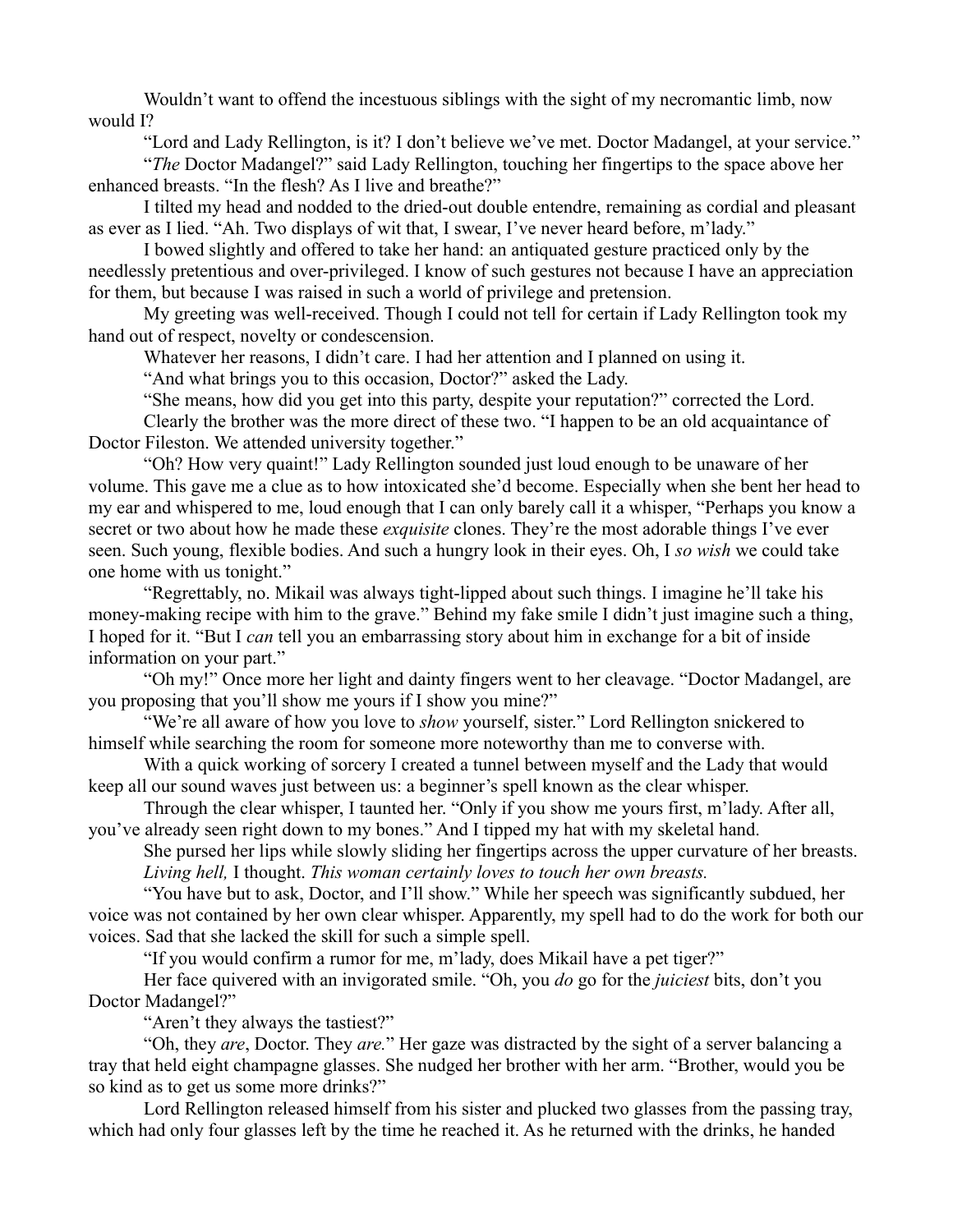one to his his sister and . . . I could have sworn he was about to hand me the other glass.

But when his sister swiftly transferred her free arm into mine, Lord Rellington's body language changed instantly. I could see the feeling of rejection realign his posture as he looked in my eyes and took a deliberate sip from what was now his glass.

Lady Rellington flashed a taunting smile at her brother, then a seductive one at me. "Shall we walk, Doctor Madangel?"

"Yes, my Lady. Let us partake of the autumn night. I've heard Mikail's gardens are among the loveliest in Prima Terra."

I allowed her to lead me to the marble archways at the other end of the parlor.

There, my cane bounced off the thick shielding.

The Lady giggled. "I do hope you're not as drunk as I am, Doctor. The shields open when you break the field at the very bottom. Slide your foot along the floor and the shield will deactivate."

"Yes, of course." I kept my smile pleasant and filed away her useful information for later. We stepped into the courtyard, feeling the chill of the night and smelling the crisp air of autumn as we crossed the threshold and pushed aside the curtains.

The sounds of the party were cut silent as the shield reactivated behind us.

"Now," the Lady took a long sip from her glass, "where to begin? As I'm sure you know, the biomantic cloning that Mikail has demonstrated in there is cutting edge. He's been going on about it all night. Bragging that his clones have the same stability and lifespan as a regular human. Completely superior to our thickmen. Although I suppose there's no way he can prove that without actually having them live for twenty years or more. Unless he were to have some chronomancer age them artificially, and I'm sure *you* know how such a demonstration would attract the worst kind of attention from the Terra Guard." She took another sip. "But I've strayed a little far from the point. Which is simply that the same difficulties for cloning exist for animals as well. Tigers are not native to New Earth and only a couple dozen were brought here through the Draconic Portal. Tigers aren't superior predators here either; drakes are. Breeders of tigers have had to fight an uphill battle in order to keep their animals alive and mating. They hope to one day genetically enhance tigers to become superior to drakes. And they've needed to use a great deal of biomancy to cure new diseases and improve the immune systems of each new generation."

"This is why pet tigers are so expensive. I know." And why it sounded like exactly the kind of purchase Fileston would make to show off his wealth.

"Oh, Doctor, I don't think you do." Both her smile and her tone were patronizing me. "I'm not just explaining to you why *buying* a tiger is expensive. I'm explaining why *keeping* a tiger is a far greater ongoing expense. And if you can afford to *purchase* such an expensive status symbol but not afford to *maintain* the good health of such a creature . . . despite your inheritance *and* your university degree declaring your biomantic expertise to the world . . . "

Her unfinished sentence effectively led me to her unspoken conclusion. "It would be a very embarrassing show of both personal and financial incompetence."

She sucked down the last of her champagne and hummed her approval of my words. "You know how important reputation is among our kind, Doctor." She led me to a stone bench where we sat, still arm in arm. "The only way anyone can hope to enter our social circles is with money. And if one has money, but not intelligence enough to make sensible decisions with their money, then one is seen as undeserving of their money and thus unqualified to remain within our circles."

"Circles that Mikail would want very much to remain in if he intends to charge the highest price possible for his companion clones."

"Oh, my! What an astute observation, Doctor." Her pleasant smile told me that she agreed without saying she agreed.

She was telling me everything I needed to know without explicitly telling me about anything that had actually happened. An experienced gossiper indeed.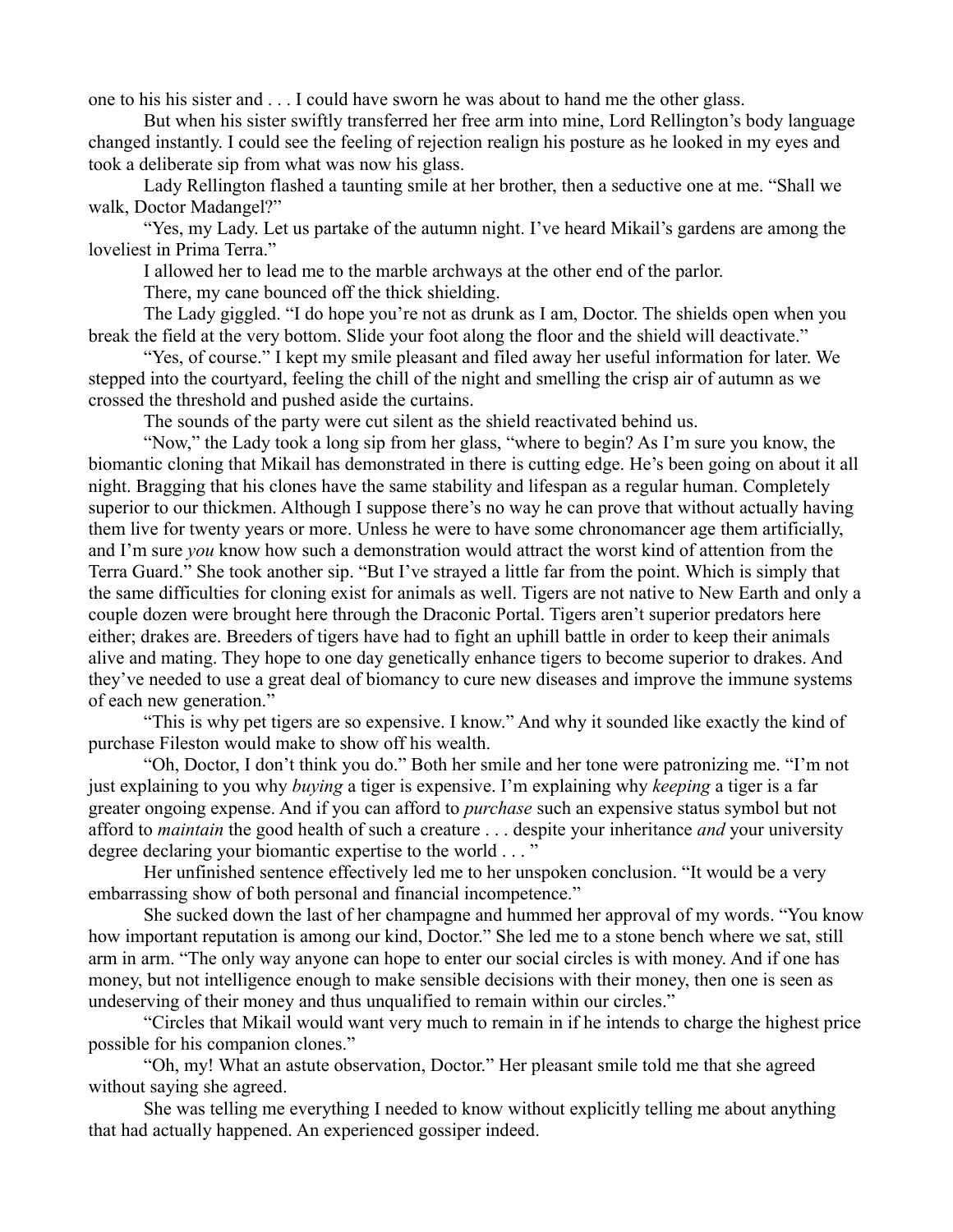"So, *if* Mikail owned a pet tiger . . . "

"And I'm not saying he does." She turned slightly away from me, setting her glass down on the bench. Her smile was purely mischievous; it was the most beautiful she had looked all night.

"And *if* said pet died while under his care . . . "

"And I'm not saying it did." Her eyes rolled upward and she blinked innocently.

"He would go out of his way to make sure no one at this party found out."

"But, Doctor," she pursed her lips in mock confusion, "if at least one person within our circles knew he had a tiger, say perhaps because he'd shown the animal off once or twice in the past, how could Doctor Fileston hope to conceal that the animal was no longer alive?"

"Well, he could sneak the corpse out of the house and claim he sold it."

"But only someone within our circles could afford such a purchase. Therefore, one of us would have to play along as a participant in his deception. It takes two to tell that lie."

I nodded. I had to admit, I was enjoying this game of gossip. "Well, he could have the animal moved to a remote end of the house and simply claim that the tiger wasn't feeling well every time a guest asked to see it."

"That's a temporary solution at best, Doctor. Such a tactic wouldn't have lasted him this long. Not if, say, the animal was purchased over a year ago."

The way she swatted down both of my hypothetical solutions gave me the notion that something more sordid was at hand.

"I suppose, given such limited options, someone with Mikail's resources could arrange for an illegal solution." With my own mischievous look, I held up my skeletal hand and implied necormancy by flexing all five fingers.

Lady Rellington, in a sudden moment of girlish glee, gripped my arm in hers and giggled like I had tickled her in just the right spot.

"And I'm not saying he did, Doctor." She blinked at me and rested her fingertips on her

cleavage. "But a person in my position hears a lot of rumors. And rumors often stem from truth." They do indeed.

"Now, Doctor, I've shown you mine. Your turn to show me yours."

In order to enact the next phase of my plan, however, I needed to be free from the grip she had on my arm. Such a maneuver required just the right touch that I knew my skeletal hand could provide.

The sharpened fingertips of my skeletal hand caressed her jawline, down her neck and across the softness of her breasts with a gentle, yet needle-like, effect on her nerve endings. Her breath sounded lusty as she inhaled through her quivering, painted lips.

I had guessed correctly.

She not only enjoyed touching her own breasts, she enjoyed *any* physical contact on that area of her body. And my skeletal hand provided a touch she'd never felt before.

"During our days at Olraasa University, Mikail had a sexual relationship with a man." I slipped my arm out the instant her grip relaxed.

Her head jolted at the disappointing bit of gossip I'd handed her. "What? Is that all? Come now, Doctor, there's nothing even remotely scandalous about that. Everyone I know did *some* experimenting during their university days. Am I to receive only this paltry bit of tripe in exchange for all that I've given you?"

After taking two steps away from her, I turned and smiled. "The man he had sex with was his primary professor. That's how he *earned* his degree. And that's why I'm twice the biomancer he is."

I didn't stay to watch her jaw drop. But, as I left her, I did enjoy listening to the Lady Rellington sing her laughter into the cold autumn air. "Oh *my*, Doctor, the juiciest bits *are* the tastiest."

\* \* \*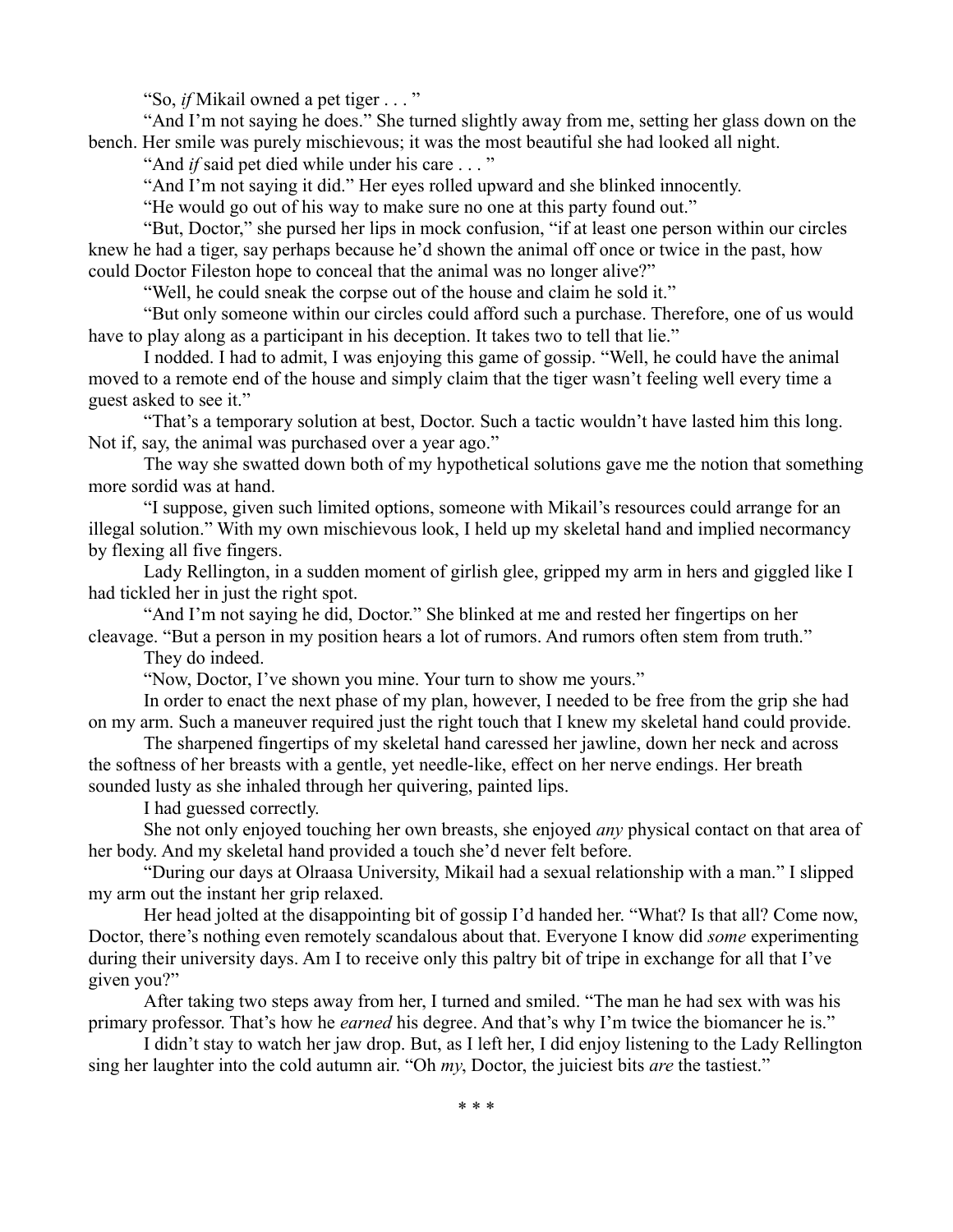After loosening the curtain rod above the archway, I opened the shield and returned inside. I immediately cast my gaze over the heads of the party guests in search of Simmons. Given how long my my conversation with Lady Rellington took, Simmons had plenty of time to follow my instructions to completion. If the butler had failed to do so, my whole plan might fall apart before it began.

Simmons was nowhere in sight, so I conducted a different search.

Prior to my conversation with Lady Rellington, Simmons had told me that Fileston purchased a tiger, but that the animal had not been seen or heard in several months. Simmons noticed that the animal had become suspiciously absent from the property, but after his wife was killed he had stopped wondering why and had even forgotten that Fileston owned a tiger.

This is why I questioned Lady Rellington about Fileston's tiger; I had to discern whether or not the animal was still here.

And both the butler and the gossiper had given me all the knowledge I required.

According to Simmons, Fileston kept his laboratory in his basement chamber directly below the parlor. And if, as I suspected, the tiger was being used to program the minds of the clones, it would be kept there.

I stretched my left arm, spread out the fingers on my skeletal hand, closed my eyes and took at least two full minutes, reaching and concentrating my sorcery through my undead limb and through the floor into the room beneath me.

My suspicions were confirmed. I had found the tiger.

My original solution had been to unleash the tiger and use it to kill Fileston. But what I now sensed in his lab was so much more useful than just a tool for murder.

Just as I had implied to the Lady outside . . . necromancy was at hand.

When Simmons had first begged me for help, I was unsure as to whether or not any crime had taken place. Now, I was sure Fileston was criminal . . . though, his crime was not what I'd originally imagined.

Perhaps this was going to be easier than I had thought. Embarrassing Fileston would've ruined him to a point, but it left open the possibility that he could still recover from it. Killing him would end his cloning, but it would also be messy and difficult to get away with. But exposing his crimes and his incompetence simultaneously would be so much more satisfying.

"How dare you go snooping around in my lab," Fileston shouted. "You're fired!"

I looked up and saw Fileston pursuing Simmons into the parlor. Simmons was leading Fileston back to the party in order to make their angry exchange as public as possible.

"Sir, I did what I felt I had to do." Simmons stood his ground and declared his response with a defiant pride. "Fire me if you wish, but I have no regrets."

"Then I'll have to see to it that you receive more than your share of regrets. You *will* regret crossing me, Simmons. I promise. Now get out of my house before I send for the city guard."

"Sir, I have already sent for them. They're on their way."

I had to act fast and find a place to sit down for the next part of my plan.

The attention of everyone in the parlor had been drawn to the argument between the host and his butler. I saw a woman standing up from a comfortable couch just two steps away.

The second she rose up I slid my body beneath hers, flopping my limbs into a carelessly relaxed posture that sank me into the soft cushions. She looked at me, gasping at the brutishness of my haphazard seating. So I responded as she expected.

"M'lady . . . so s-s-sorry. I . . . jus-s-st needed to take a load off. My head's gotten too heavy." I punctuated my slurred words with a belch, puffing out my cheeks to give the impression that I was holding back vomit. This had the desired effect; she quickly distanced and distracted herself.

I removed my hat, rolled my head backward against the cushions, closed my eyes and placed my hat over my face. I needed to concentrate if I was going to do this quickly. Which meant I needed to block out as many distractions as possible.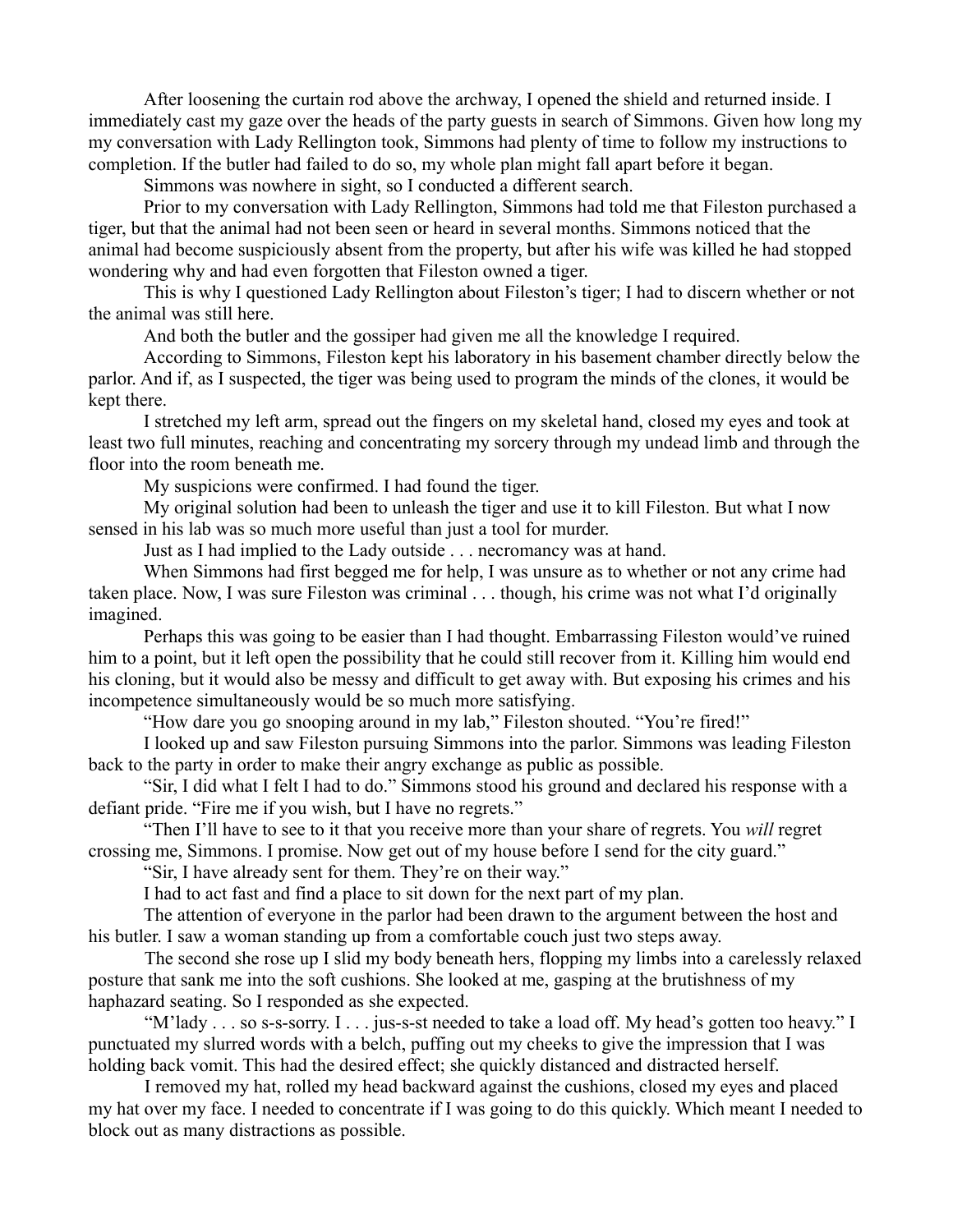Again I reached my sorcery through the floor. Working sorcery through a barrier is extremely difficult, and it's fair to say that I only know how to do it because I had a better teacher than most. The fact that I'm not nearly as good as my mentor is the reason I needed to be free of distraction. I planned to use my sorcery in order to create a tenuous but potent connection through the floor and into the mind of the tiger lying in its cage.

In the same way that I had peeked into Tigress's mind, I now immersed myself into the senses of the tiger beneath me. And with the senses, came the sensations of its limbs, body, mouth and claws.

Yes. I planned to make use of those claws, in a way no tiger could think of. By connecting my mind to this creature via my concentrated sorcery, this tiger had become my puppet.

A tiger's eyes can see in the dark; mine cannot. A tiger doesn't know how to slid open a simple latch lock with its claw tip; I do. Mentally combined in this way, we made a perfect duo.

The cage door swung open with ease. The laboratory door would have proved to be a much trickier obstacle, had I not instructed Simmons to unlock it. Originally, I'd thought this would help me break *into* Fileston's lab. Instead I found myself breaking *out* with only a nudge.

Outside the lab, my luminescent eyes beheld the monochromatic image of a stairwell spiraling upward against the wall of a cramped, square-shaped tower. Letting out a satisfying growl, I began ascending the stairs on my four fur-covered limbs.

"Doctor Madangel," Lord Rellington sounded like he was standing to my immediate left. Had someone been watching the tiger, they would have seen the animal's head twitch to the left in response.

This was a distraction that I did not need. And the damage it caused would only accumulate as it continued.

I began moving faster up the stairs.

"Doctor, a word please, if you don't mind. I've a matter that I wish to *discuss* with you." And with the word "discuss," the Lord kicked me in the shin. A jealous tone tightened his voice.

As I felt the kick, the tiger's left hind leg retracted from the pain. This caused me to stumble. I would have slid backwards down the steps were not for my cat-like reflexes. Once my feet were solidly planted, I looked up the stairs.

I was less than three meters from the door, but my vision was beginning to blur. One mind cannot occupy two bodies for long. And with my senses being pulled in two directions this way, my connection would only last another thirty seconds if I was lucky.

And I've learned not to rely on luck.

"Just what are you up to, Doctor?" I then realized something: standing as close as he was, Lord Rellington could undoubtedly feel the pulse of my sorcery, no matter how subdued I kept it.

Assuming he possessed no sorceric training, he would not know specifically what I was doing. Not only could I use that ignorance to my advantage, but I still had my cane in my right hand.

The tiger was at the top of the stairs now. I could hear Simmons and Fileston arguing on the other side of the door. I could hear Lord Rellington's voice getting far too close for comfort. I then felt his hand on my throat.

"Whatever sorcery you're working, I wonder if you can do it without breathing?" His grip closed on my esophagus. "I saw you two in the garden, Doctor. You shouldn't have touched my sister like that. Or did she fail to warn you just how jealous I can get?"

With this violence visited upon my person, my connection was vanishing fast.

In the evaporating seconds left, my mind shouted one command into both bodies. *Attack!*

And in that same moment, the door bell rang.

The tiger roared and crashed through the door, knocking it off its hinges.

Simultaneously, my skeletal hand latched onto Lord Rellington's wrist. Remembering his height and build, the physical contact gave me enough information to gauge his location without seeing him.

I swung my cane hard and struck his left ear.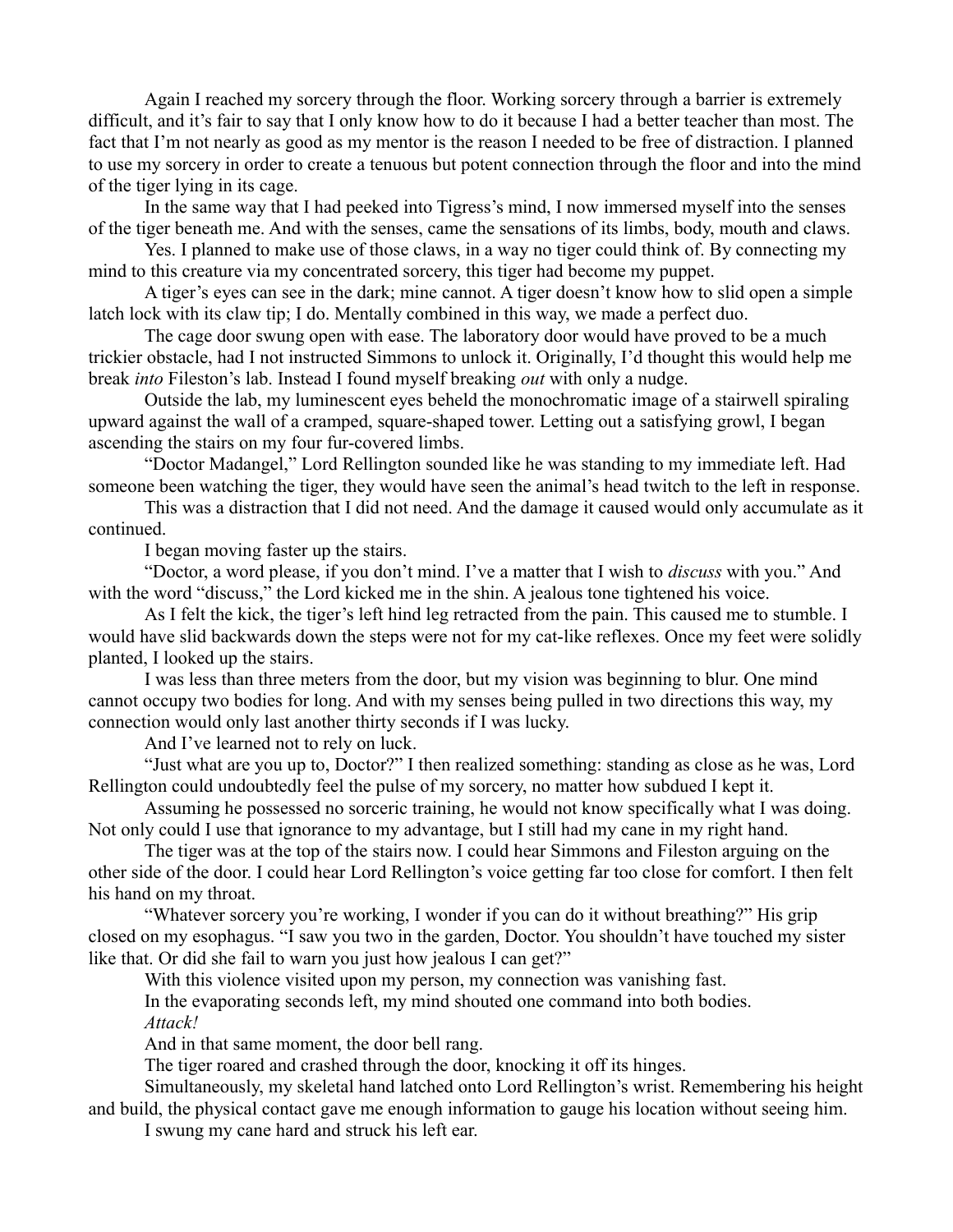Lord Rellington reeled backward at the crippling pain ringing through his skull and I held onto his arm—letting him pull me to my feet, letting my hat fall—all so that I could look him in the eyes when I pressed the head of my cane against the curve of his throat.

My sharpened, skeletal fingertips dug into his flesh as I brought our faces nose to nose. I hated him enough to kill him.

And I could . . . with terrifying ease.

But I've learned the hard way what prices there are to be paid for indulging such momentary hatred. And I've learned the best way to avoid most regret is through patience.

As the parlor around us erupted in panicked screams, I stared daggers into his eyes, pushed him away, and let him go without a word.

When I retrieved my hat, I saw all the guests and all the clones crowding against the walls, away from the tiger that stood between them and the foyer.

The tiger looked ready to pounce.

"You bastard!" I heard Fileston over all the screams in the room. I watched him take Simmons's throat in both hands, spin him about, and throw his former butler at the raging animal.

In the last second, Simmons grabbed a handful of Fileston's hair and pulled his former employer down with him.

The tiger pounced on both of them.

Whoever rang the doorbell was now shouting and pounding at the front door.

And I . . . turned my back on the whole mess I'd created.

Simmons had plenty of reason to hate Fileston. All I needed to do was give Fileston ample reason to hate Simmons.

Fileston needed nothing to go wrong this evening, thus I figured he wouldn't need much to be pushed over the edge.

That's why I told Simmons to break into Fileston's lab, look for anything incriminating and to leave it unlocked. Then I told him to summon the city guard and I would do what I could to make an arrangement with them. And last I told him that, if Fileston should catch him doing either of these things, he should be defiant and unapologetic to the point of utter disrespect.

With those few instructions I had set Simmons and Fileston at each others throats.

And, by an effort of my sorcery, I had thrown a raging tiger between them.

Sometimes the art of manipulation works so perfectly, it's beautiful.

Leaving the sounds of tearing flesh, roaring, and screaming behind me, I walked to the archway I had entered through, opened the shield and, with a single pull I sent the curtain rod clanging to the center of the archway.

Lady Rellington was staring back at me as the curtain came down.

"Doctor Madangel," she smiled. "Up to no good, are we?"

I smiled back at her. "Just trying to cool things off." I knew how such talismanic archways were programmed: as long as something occupied the threshold floor, the shield would not reset.

Behind me I could hear the front door being blasted open and watched Lady Rellington jump at the sound.

"CITY GUARD. NOBODY MOVE!" I glanced over my shoulder to see Lieutenant Ashekerra rushing into the parlor with four more guardsmen flanking either side of her. None of them were prepared for what they saw.

Fileston cried for help from beneath the tangle of claws and fur.

With a flick of her wrist, Ashekerra sent a shrieking blast of sonic energy into the tiger's neck. The blast knocked the tiger off Fileston and sent it rolling across the parlor.

Lord Rellington yelped as he scurried away from the tumbling beast.

"Secure the room. Nobody leaves," she ordered the guardsmen beside her. "One of you keep an eye on that creature."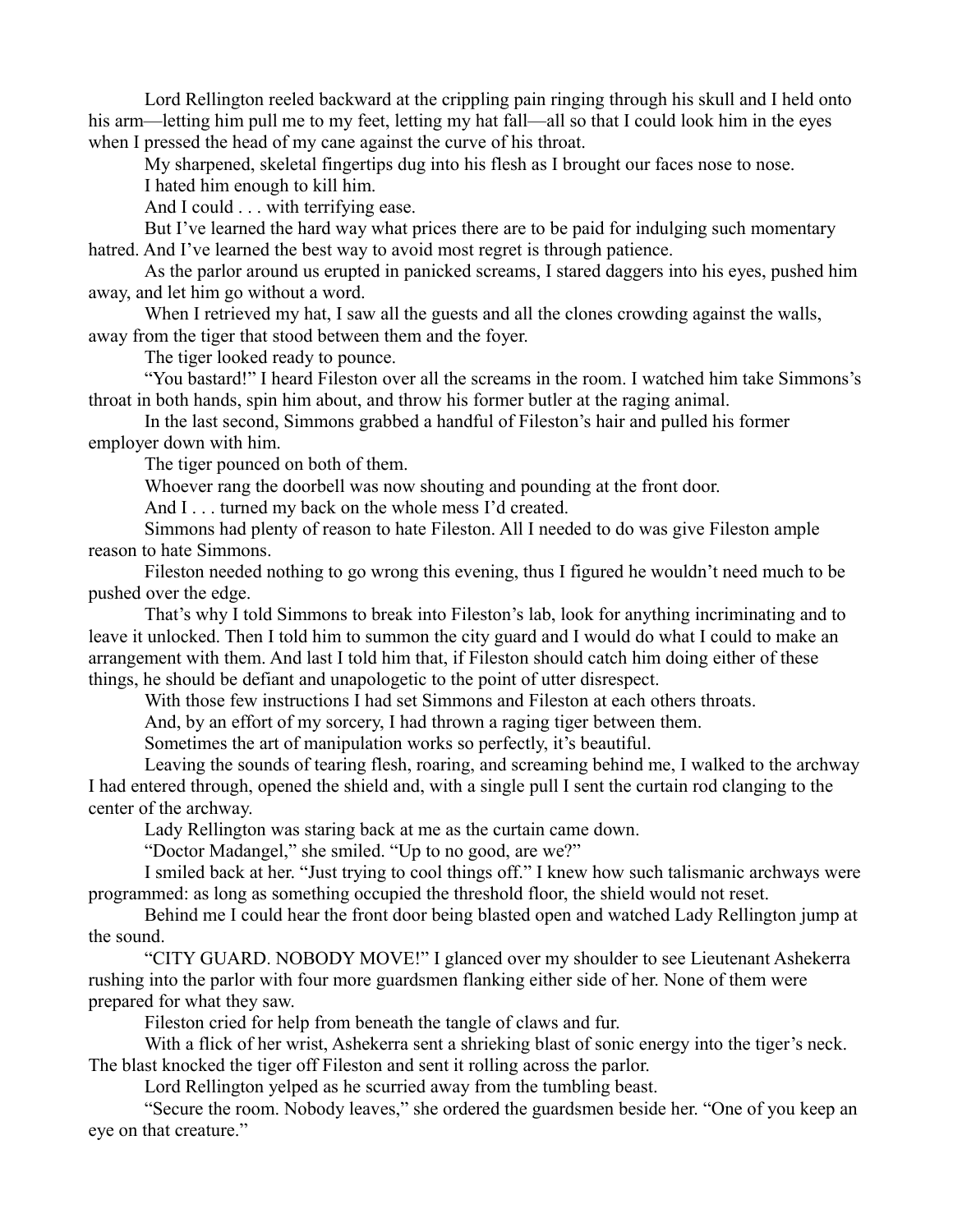"Help me." The words bubbled out of Fileston as he crawled to a nearby chair, sounding like his throat was filled with blood.

"What happened here?" Ashekerra asked.

Fileston tried to answer, but I could see the hesitation in his eyes as he stalled to think up a lie. He was obviously inexperienced at lying to the city guard. So he made a choking sound and closed his eyes, hoping to use his injury as a means of buying himself time to think.

"Sir, I can stop your bleeding if you allow me to administer what biomancy I know."

Fileston shook his head and waved her off.

The pride of some doctors.

"Are you insane?" shouted Ashekerra. "What kind of fool refuses an offer to save his life?"

This was too perfect. If my old friend wasn't going to speak up, I would just have to be a good friend and speak for him.

I walked across the parlor, stabbing my cane hard against the floor. I wanted everyone to hear it. I was also straightening my hat with my skeletal hand. I wanted everyone to see it.

"Lieutenant Ashekerra, if I may be so bold as to introduce the fool crawling before you, his name is Doctor Mikail Fileston. This is his home. The naked women you see all around this room are his clones—his property. And the tiger that you just blasted into the sofa is his property as well." I got close enough to see Fileston's shocked face. I could also see the lifeless body of Simmons lying on the floor. I pointed at the corpse with my cane. "And that dead man there is his butler."

"Thank you, Doctor Madangel," said Ashekerra. "Now I need Doctor Fileston to explain what exactly happened here. Doctor Fileston, can you please heal yourself enough to talk?"

My eyes met with Fileston's. I felt his sorceric pulse as he stabilized his wound. And I watched his face tremble as he shook his head at me.

He could see my intentions painted across my face like the smile I refused to hold back.

He knew. He knew I was about to ruin him.

"Tell me, Lieutenant, have you noticed yet that the tiger you shot is not bleeding?"

An instantaneous glance was all Lieutenant Ashekerra needed to confirm my words. "Not only that but the animal's head is still twitching. My shot severed the spine at the neck and paralyzed it. Most animals would have died from such a blast."

"Yes," I agreed with Ashekerra. "The tiger doesn't seem to be reacting to the pain from its injury *or* the cold air from the outside."

"Why is that, Doctor Fileston?" Ashekerra asked.

Mikail's silence was music to my ears. After a lifetime of having money solve all his problems, there was no buying his way out of this. And little chance of him talking his way out of it.

"Why is your animal not bleeding, Doctor?"

I raised my skeletal hand. "Perhaps I can offer an explanation as to why this tiger does not bleed, why it isn't howling in pain, and why it does not react to the cold wind. It's because what you have here, Lieutenant, is an *undead* tiger. And let me add that I would be happy to testify to this in open court as both a licensed necromancer and consultant for the city guard."

Mikail's silence was replaced by the song of Lady Rellington's giggling.

"Doctor Fileston," Ashekerra closed in on him, "it is my duty to inform you that, because you kept an undead animal in your home and said animal caused the death of a citizen, that makes you guilty of murder by necromancy. At best, you'll be banished from Prima Terra. At worst, you'll be given the death penalty. That is, unless, you have something to say in your defense."

I studied Fileston's face as his mind raced to calculate the consequences of everything that had just happened.

He had been publicly accused of a serious offense by a city guard lieutenant.

Everyone knew his pet tiger was undead and would—correctly—assume he had reanimated the tiger with necromancy to conceal that his pet had died in his care.